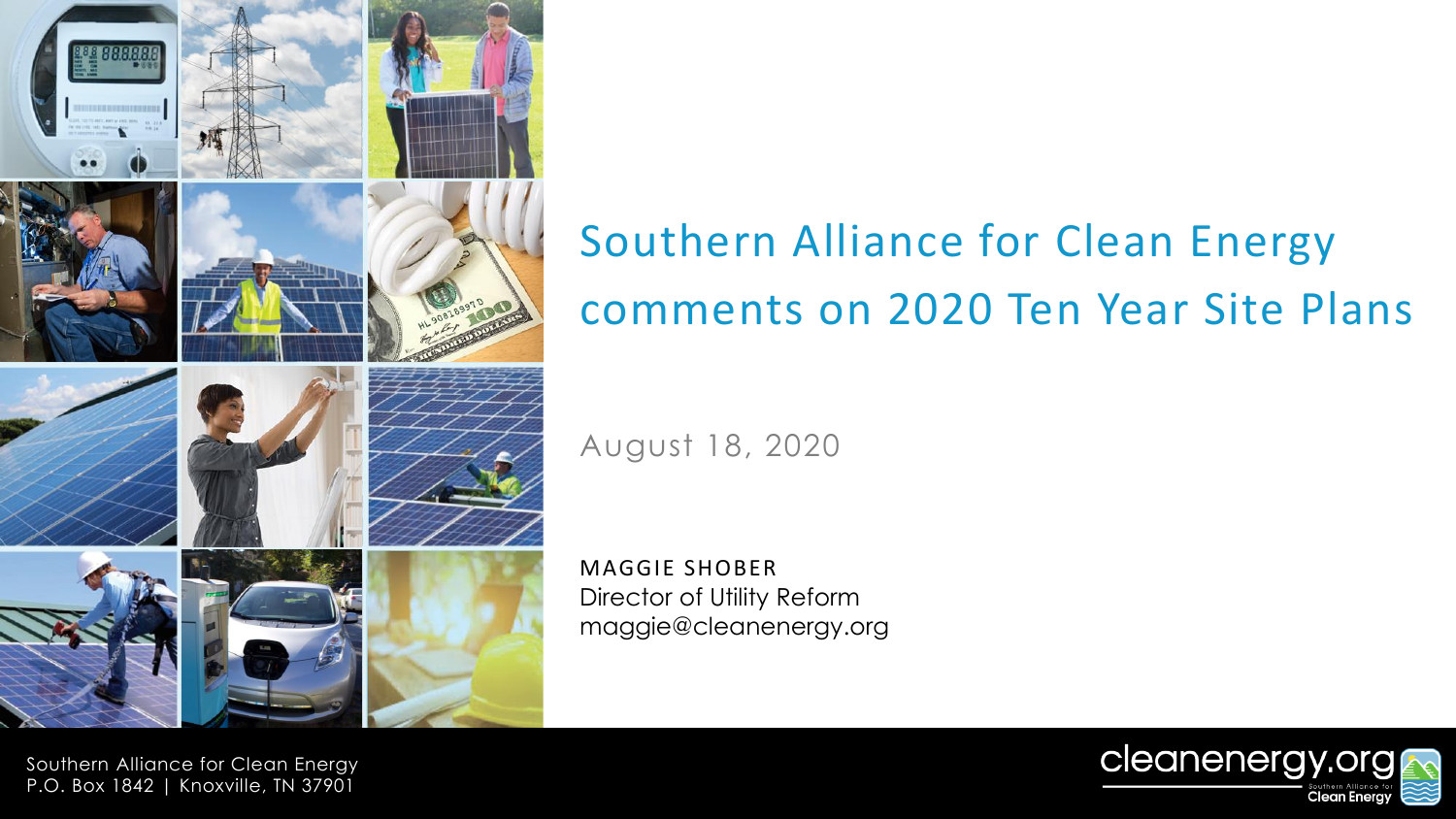#### SACE MISSION

#### **ABOUT SACE**

The Southern Alliance for Clean Energy (SACE) is a nonprofit organization that promotes responsible energy choices to ensure clean, safe, and healthy communities throughout the Southeast. As a leading voice for energy policy in our region, SACE is focused on transforming the way we produce and consume energy in the Southeast.

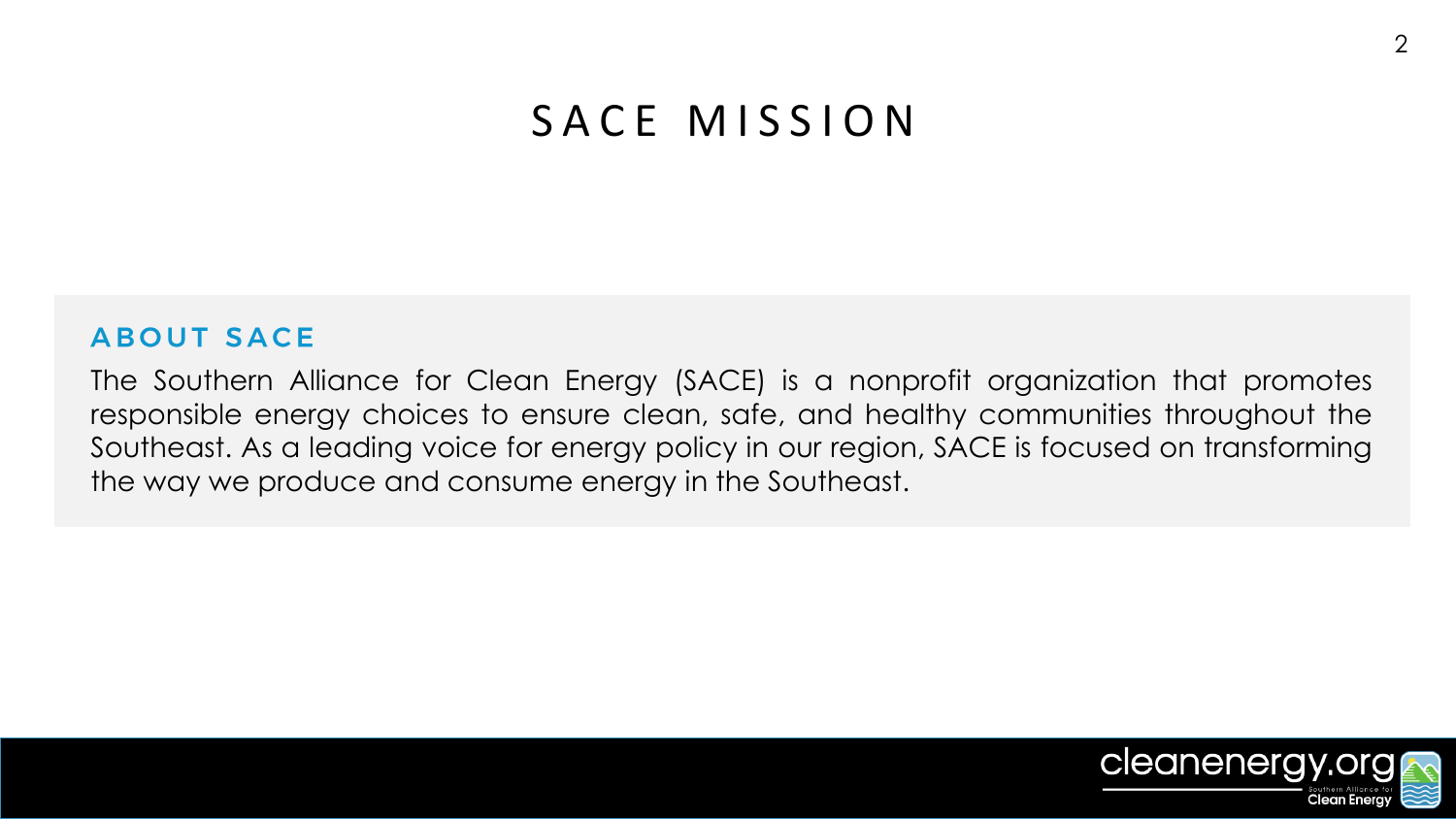# **CONTENTS**

- 1. Florida TYSP outlier in resource planning
- 2. New gas increases costs to ratepayers
- 3. New gas flatlines  $CO<sub>2</sub>$  emissions
- 4. New gas increases stranded asset risk
- 5. Vast untapped energy efficiency
- 6. Florida utilities increase solar, could do more
- 7. Opportunities for lower costs: all-source procurement and reserve margin sharing
- 8. Conclusion and recommendation
- 9. Further reading



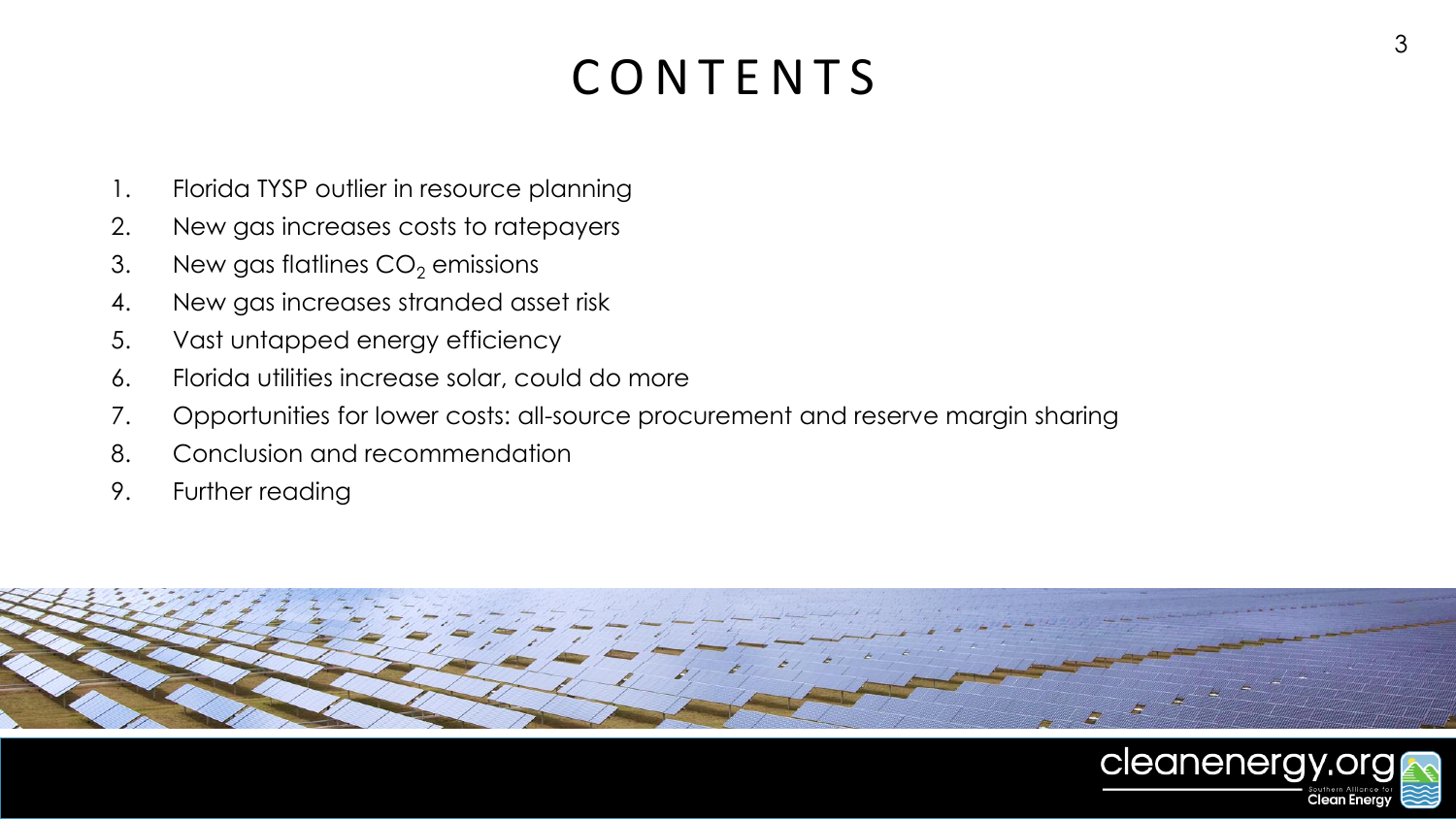# Florida's TYSP process has led to an over-reliance on gas that: ↑ Increases costs to ratepayers  $\rightarrow$  Flatlines CO<sub>2</sub> emissions Increases stranded risk exposure

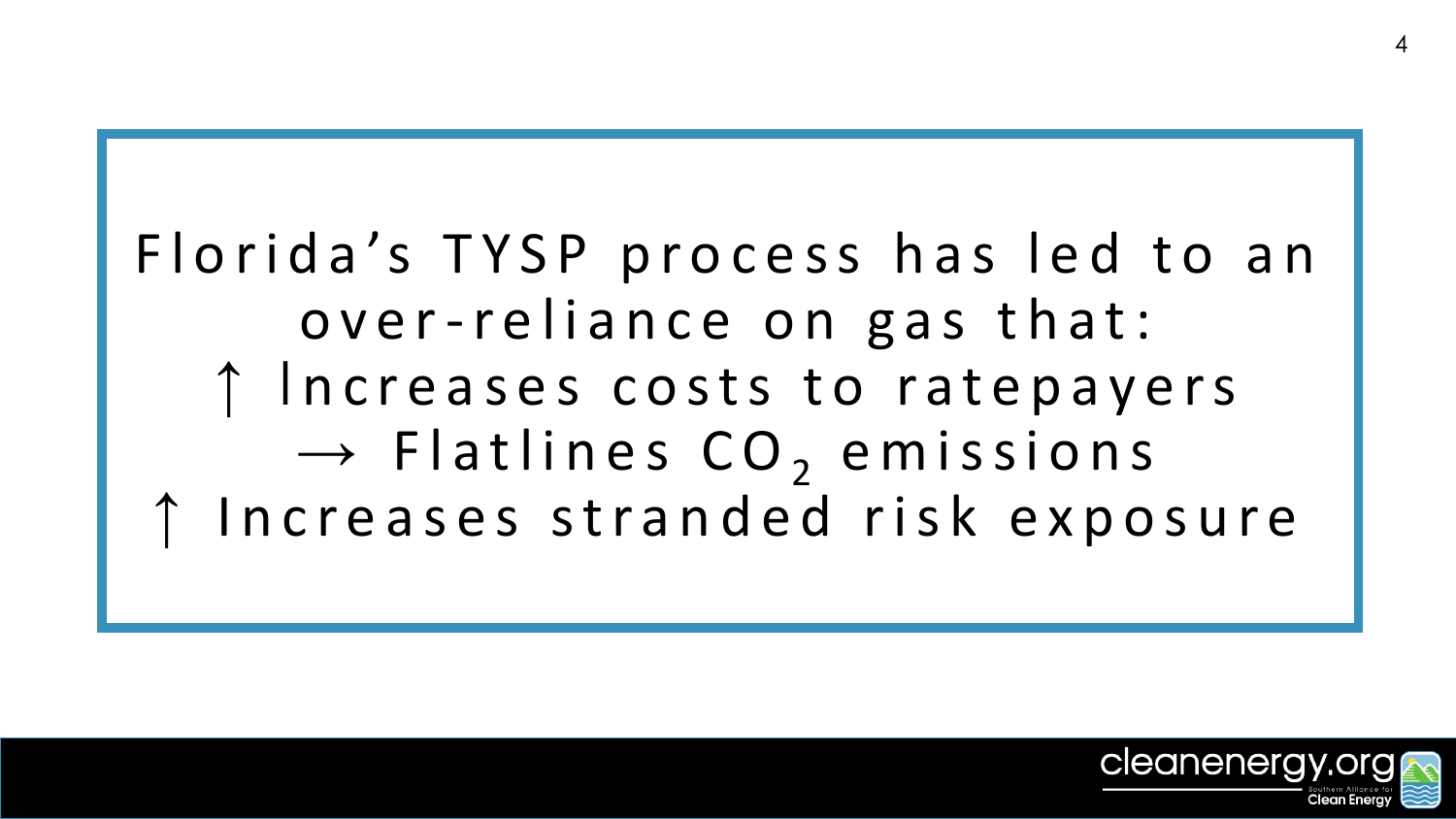## FLORIDA TYSP PROCESS OUTLIER IN RESOURCE PLANNING



Features of some examples:

- TVA: IRP without regulatory oversight
- North Carolina: stakeholder feedback on draft IRP before completion of final IRP
- NWPCC: energy efficiency as a resource
- Xcel: all-source procurement best practices in practice
- MISO: wholesale competition with self-scheduling and capacity market
- Texas: no utility-owned generation, energy-only market

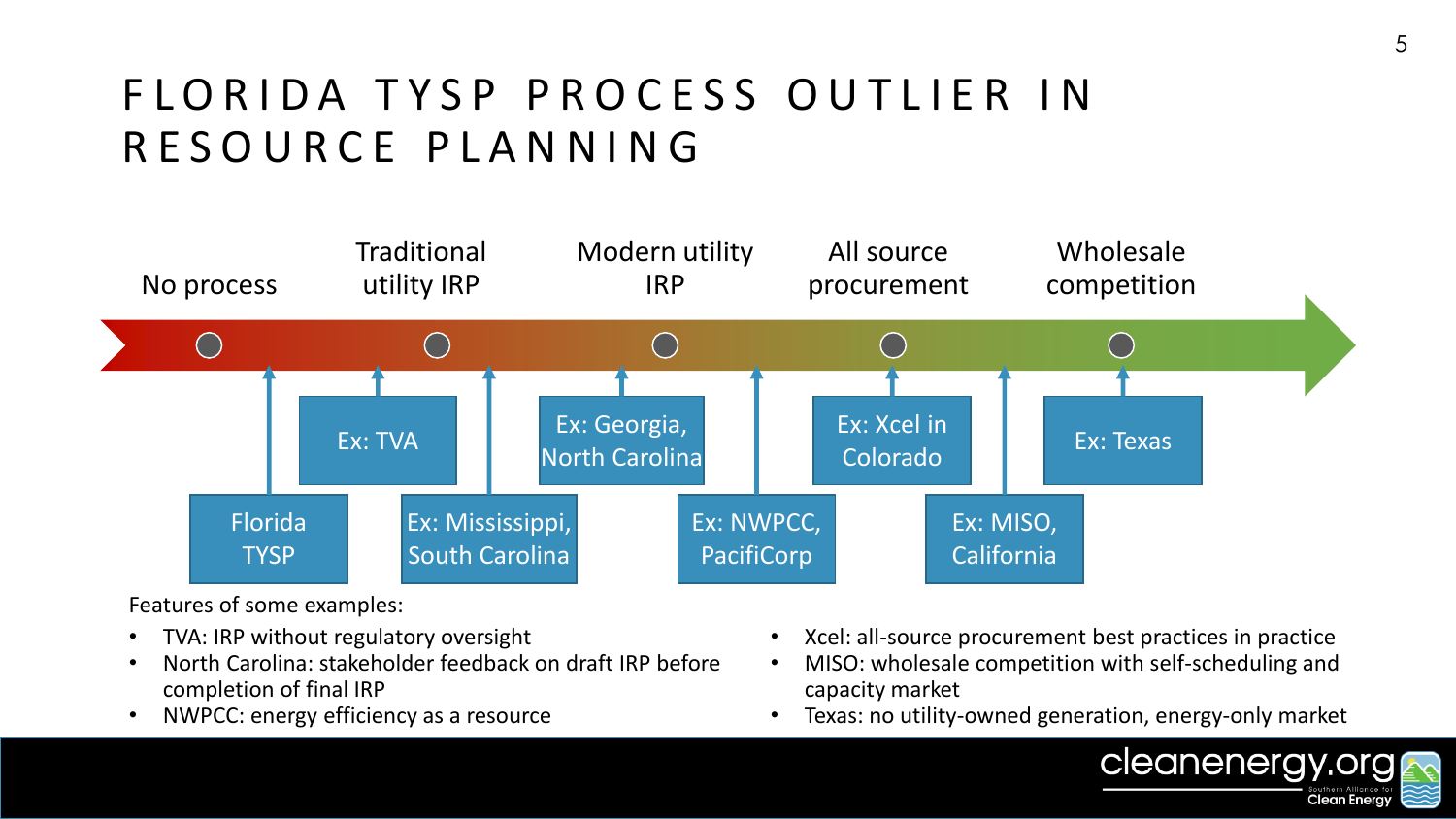## T Y S P P R O C E S S **OUTLIER**

- No alternatives presented
- Most data, assumptions, scenarios not visible
- Stakeholders and commission can only react, cannot engage in development of plan itself

**Recommendation: Commission hold a workshop on how Florida's resource planning process compares to others**



6

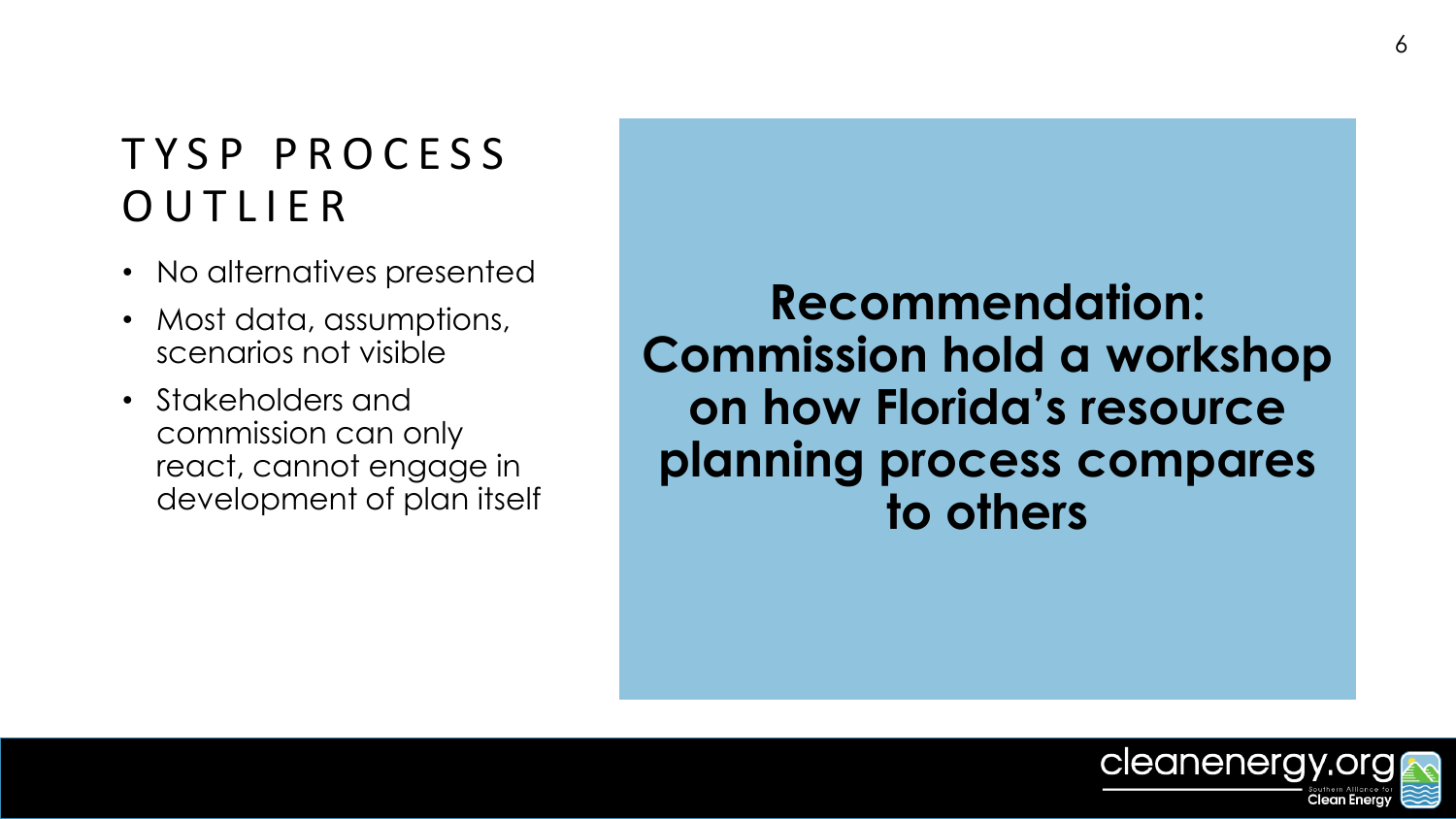#### NEW GAS INCREASES COSTS TO RATEPAYERS

NextEra: "Solar is expected to be the cheapest source of electric generation other than wind after investment tax credit

 $\frac{S}{S}$  and the cost effective the state every year.  $\overline{S}$  Florida does not investments for customers: energy efficiency, solar, and soon storage

20-25% of all revenue collected from electric customers spent on gas, meaning utilities send \$4-6 billion of Floridan's money outof-state every year.

have native gas supplies so \$ spent on gas means \$ sent out of state

<sup>1</sup> NextEra Energy June 2020 Investor Presentation, http://www.investor.nexteraenergy.com/~/media/Files/N/NEE-IR/news-and-events/events-andpresentations/2020/6-2-2020/June%202020%20Investor%20Presentation%20vF.pdf

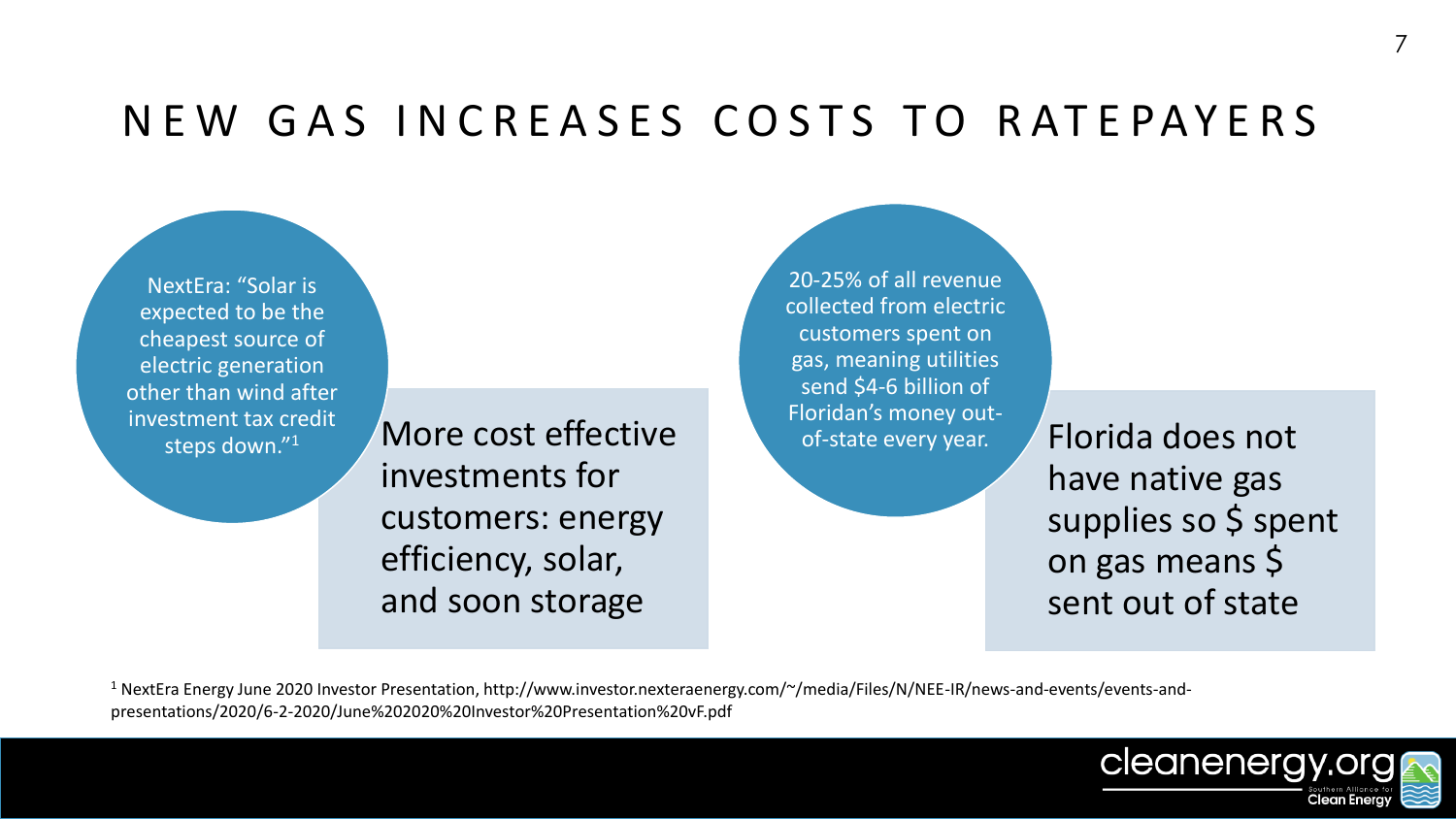## NEW GAS FLATLINES CO<sub>2</sub> EMISSIONS

- Further emission reductions cannot happen without both:
	- Retirement of existing fossil (coal and gas) plants
	- Replacement with zero emission sources like energy efficiency and solar
- Instead, 2020 TYSPs increase gas capacity through new plants and upgrades at existing plants
- Significant gas means state  $CO<sub>2</sub>$ emissions rate remains near that of a gas plant: ~750 lbs/MWh under the 2020 TYSPs

#### **Florida utilities not on track to net zero CO<sup>2</sup> by 2040-2055**



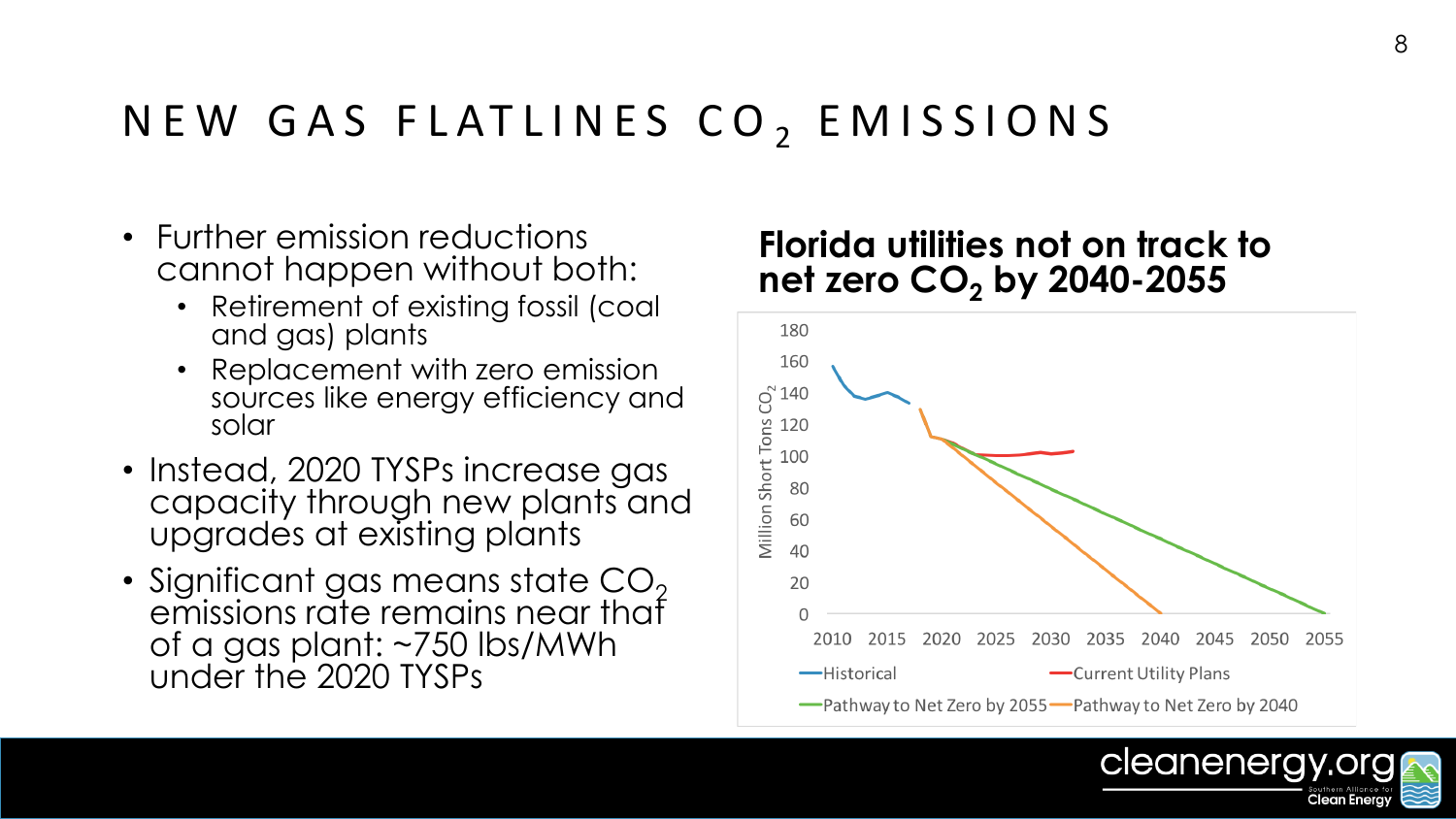## NEW GAS INCREASES STRANDED ASSET RISK



Since so many TYSP propose an expansion of gas reliance, utilities likely did not fully considered risk of new or upgraded gas plants becoming stranded assets in the future.

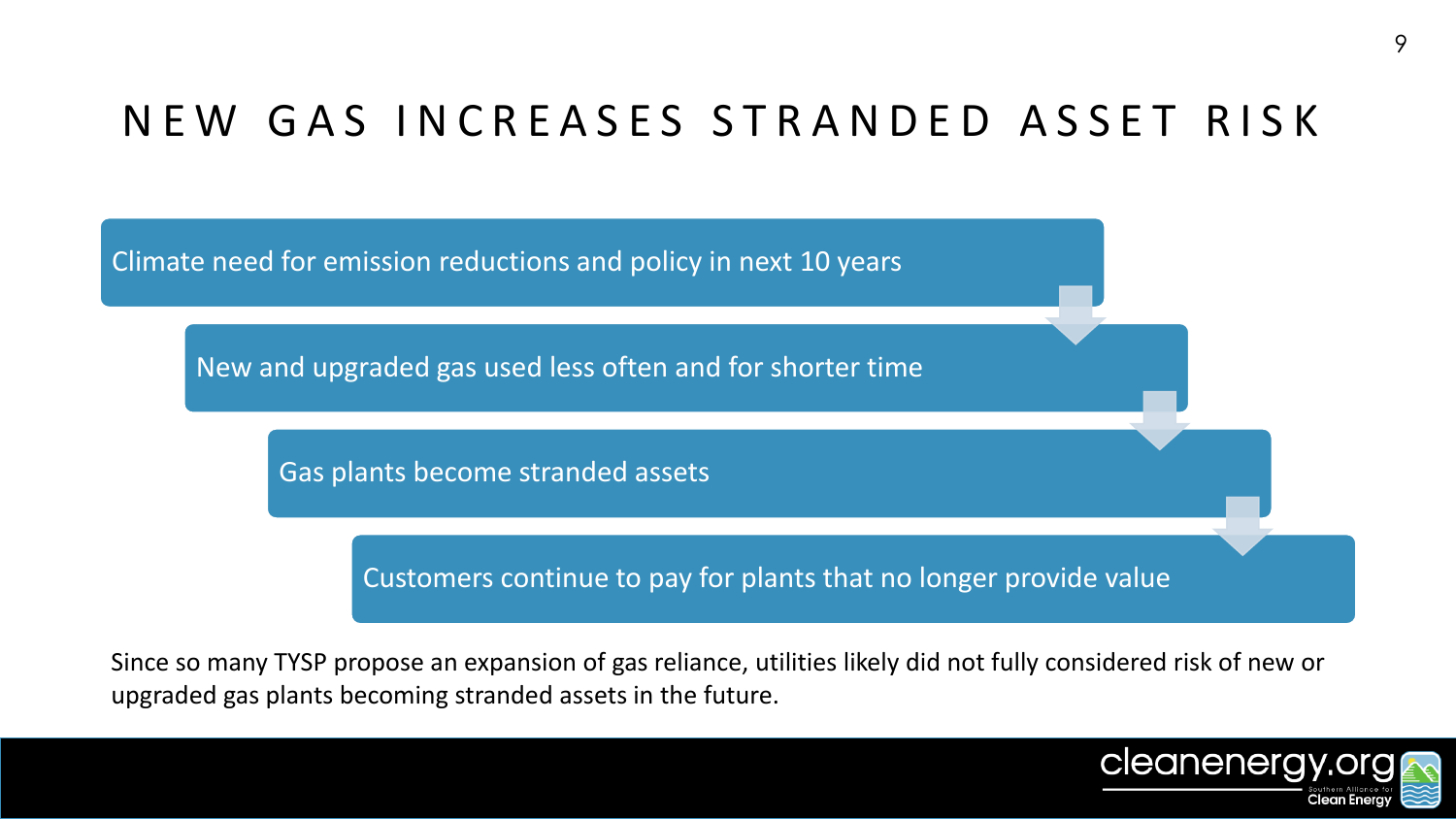## VAST UNTAPPED ENERGY EFFICIENCY



**N THE SOUTHEAS** 

**Energy Savings in 2018 by State** Florida: ~33% region's population; ~15% regional savings

- In a robust resource planning process demand-side measure like EE compete directly with supply-side resources
- Instead Florida utilities limit the most cost-effective and proven EE measures through non-standard screening practices (Ratepayer Impact Measure test and 2-year screen) and feed FEECA results directly into resource planning
- Less energy savings  $\rightarrow$  higher bills for **Floridians**

For more see SACE annual report: Energy Efficiency in the Southeast

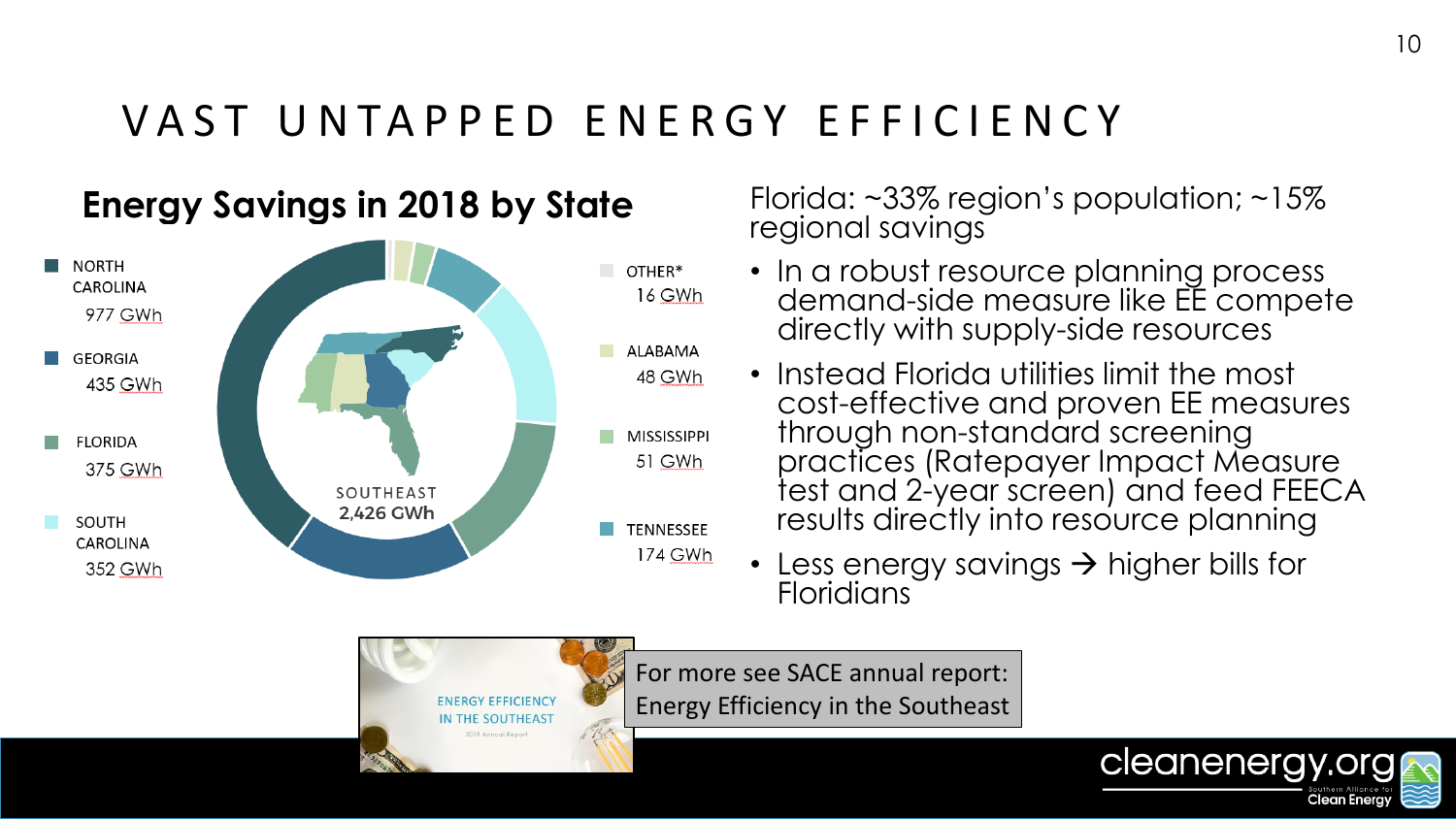## FLORIDA UTILITIES INCREASE SOLAR, COULD DO MORE

#### **Installed solar capacity by state**



#### **Solar watts/customer by state**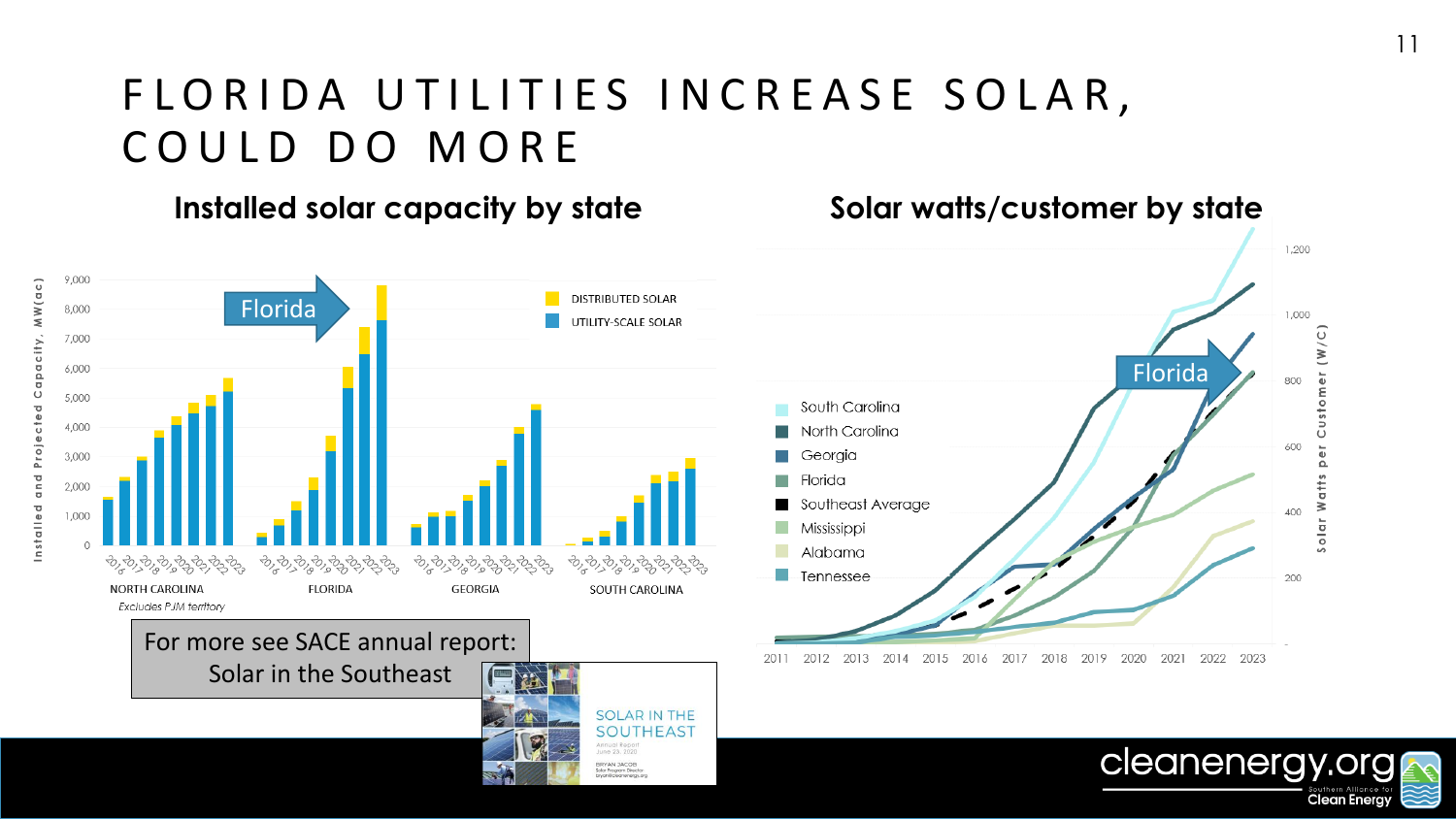## O P P O R T U N I T Y F O R L O W E R C O S T S : A L L - S O U R C E P R O C U R E M E N T

All-Source Procurement is technology neutral and evens the playing field for resources to compete to serve customer load at the lowest possible cost

#### All-Source Procurement Best Practices

- 1.Use the resource planning process to determine the technology-neutral procurement need.
- 2.Require utilities to conduct a competitive, all-source procurement process, with robust bid evaluation.
- 3.Conduct advance review and approval of procurement assumptions and terms.
- 4.Renew procedures to ensure that utility ownership of generation is not at odds with competitive bidding.
- 5.Revisit rules for fairness, objectivity, and efficiency.



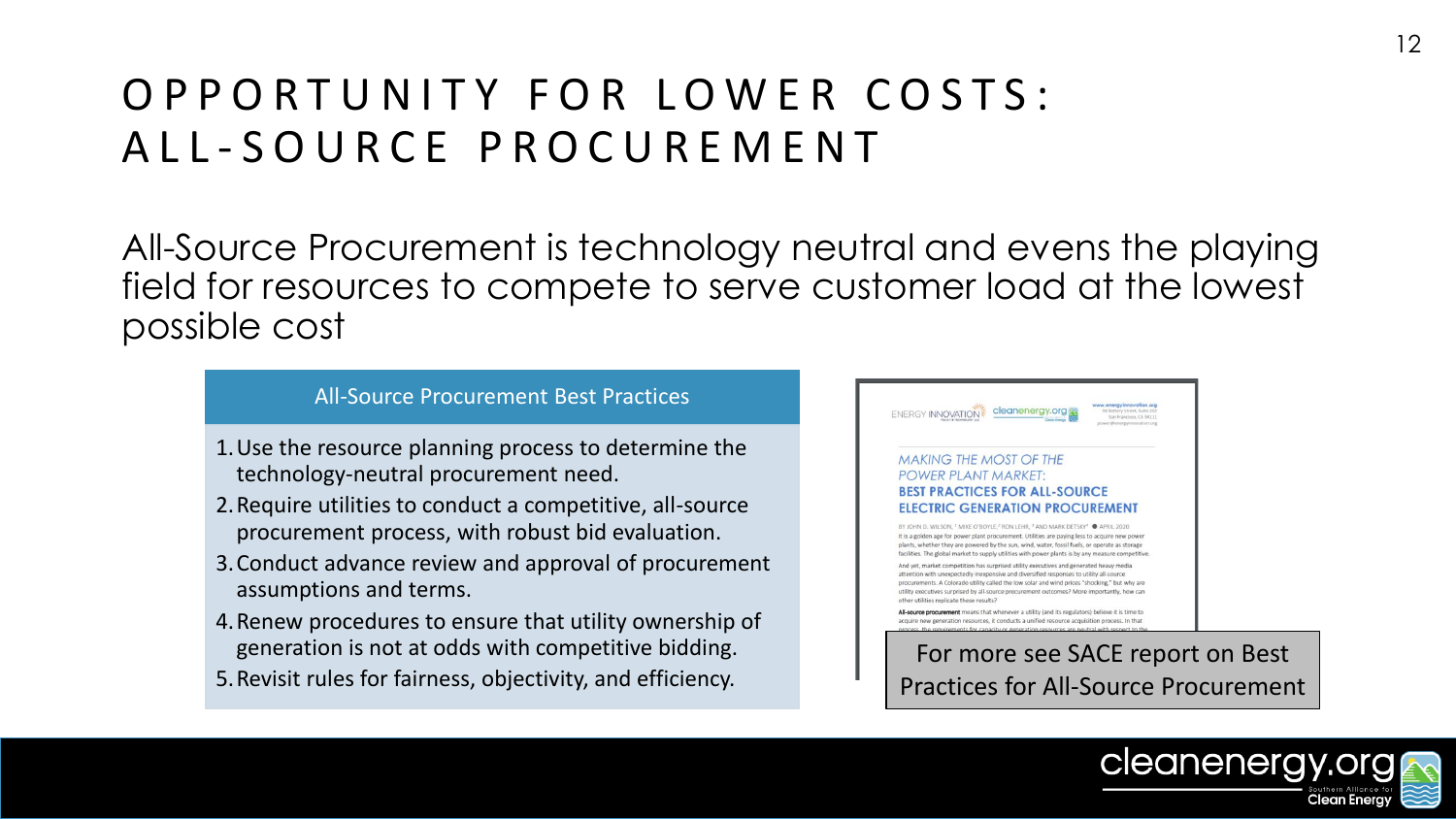## O P P O R T U N I T Y F O R L O W E R C O S T S : REGIONAL RESERVE MARGIN SHARING

20 years of load data shows that utilities could share resources to meet peak loads instead of building redundant generation

- When utilities in Alabama, Tennessee, Georgia, and the Carolinas are peaking peninsular Florida utilities could sell them surplus power
- Conversely these Florida utilities could import power during peak events, as transmission constraints allow

For more see SACE report on demand in the Southeast

**SEASONAL ELECTRIC DEMAND** IN THE **SOUTHEASTERN UNITED STATES** OHN D. WILSON, MAGGIE SHOBER

JOHN D. WILSON Research Director Resource Insight, Inc. MAGGIE SHOBER **Pector of Utility Reform** 

#### **Hourly Coincidence Rate of Southeastern Utilities with the Regional Peak, 1998-2016**

**Coincidence of Utility Systems with Southeast Regional Peak** 



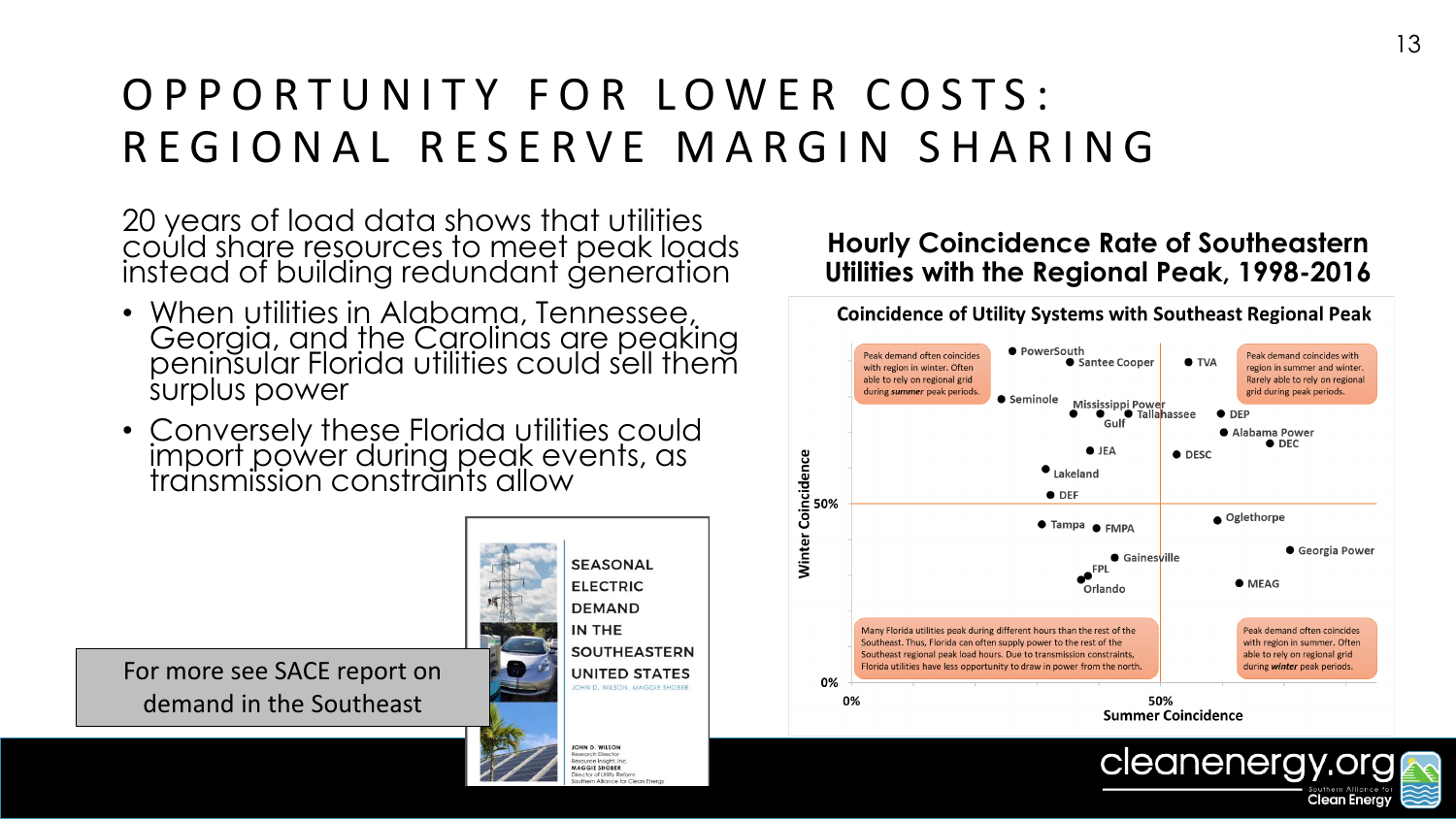#### CONCLUSION AND RECOMMENDATION

- Florida's TYSP process is an outlier and a bad deal for customers
- The lack of transparency, stakeholder involvement, and resource competition has led to a future that increases Florida's reliance on gas instead of turning to clean, inexpensive resources
- Over-reliance on gas increases utility costs and customer bills, fails to address the climate crisis, and exposes customers to further costs through stranded assets
- To address these concerns, we recommend the Commission hold a workshop on resource planning methods